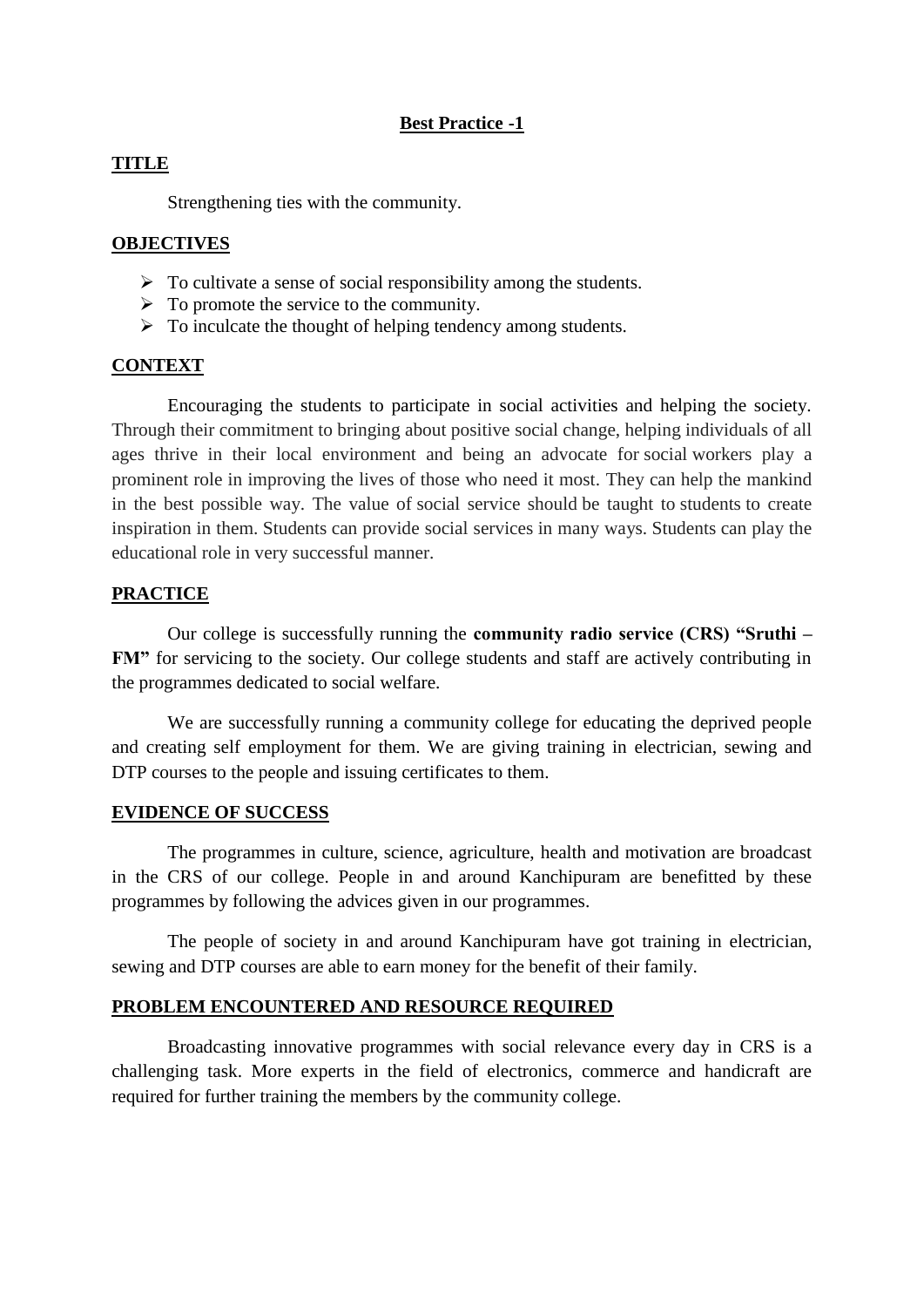## **Best Practice -2**

# **TITLE**

Energy conservation

## **OBJECTIVES**

- $\triangleright$  To conserve the energy by reducing the usage of electricity
- $\triangleright$  To promote the usage of renewable sources of energy.
- > To emphasize the importance of energy conservation.
- $\triangleright$  Reducing energy through using less of an energy service.

#### **CONTEXT**

Creating awareness on energy conservation and adopt measures to ensure that energy is conserved wherever possible. Energy conservation reduces the need for energy services and can result in increased environmental quality, national security, personal financial security and higher savings. It is at the top of the sustainable energy hierarchy. It also lowers energy costs by preventing future resource depletion. Conserving energy not only helps to conserve resources but also translates into financial savings. Pollution from energy resources like coal, natural gas, and oil can cause a huge range of severe medical complications like asthma and lung cancer. This brings about unnecessary suffering and extraordinary medical costs. Conservation of energy ensures less carbon footprint, hence, fewer cases of respiratory diseases.

## **PRACTICE**

Every department follows a policy of switching on power only when required and switching off when not in use.

Classrooms, departments, administrative office and the Principal Chamber of the college are airy and well illuminated for the maximum use of natural lighting during the day time. Tube lights are used instead of incandescent bulbs wherever the natural lighting is insufficient to minimize power consumption.

Class rooms have very wide windows with a high roof to ensure that the use of lights and fans would be minimum as ventilation is naturally enhanced. The institution strictly observes to see that no electric equipments run unnecessarily. Thus enough measures are taken to use electricity carefully.

Almost all the computer monitors in use are either LED, LCD or TFT types to ensure minimum usage of electricity and also to reduce the level of radiation.

Roof top **solar panels** are installed in our college to minimize the usage of electricity.